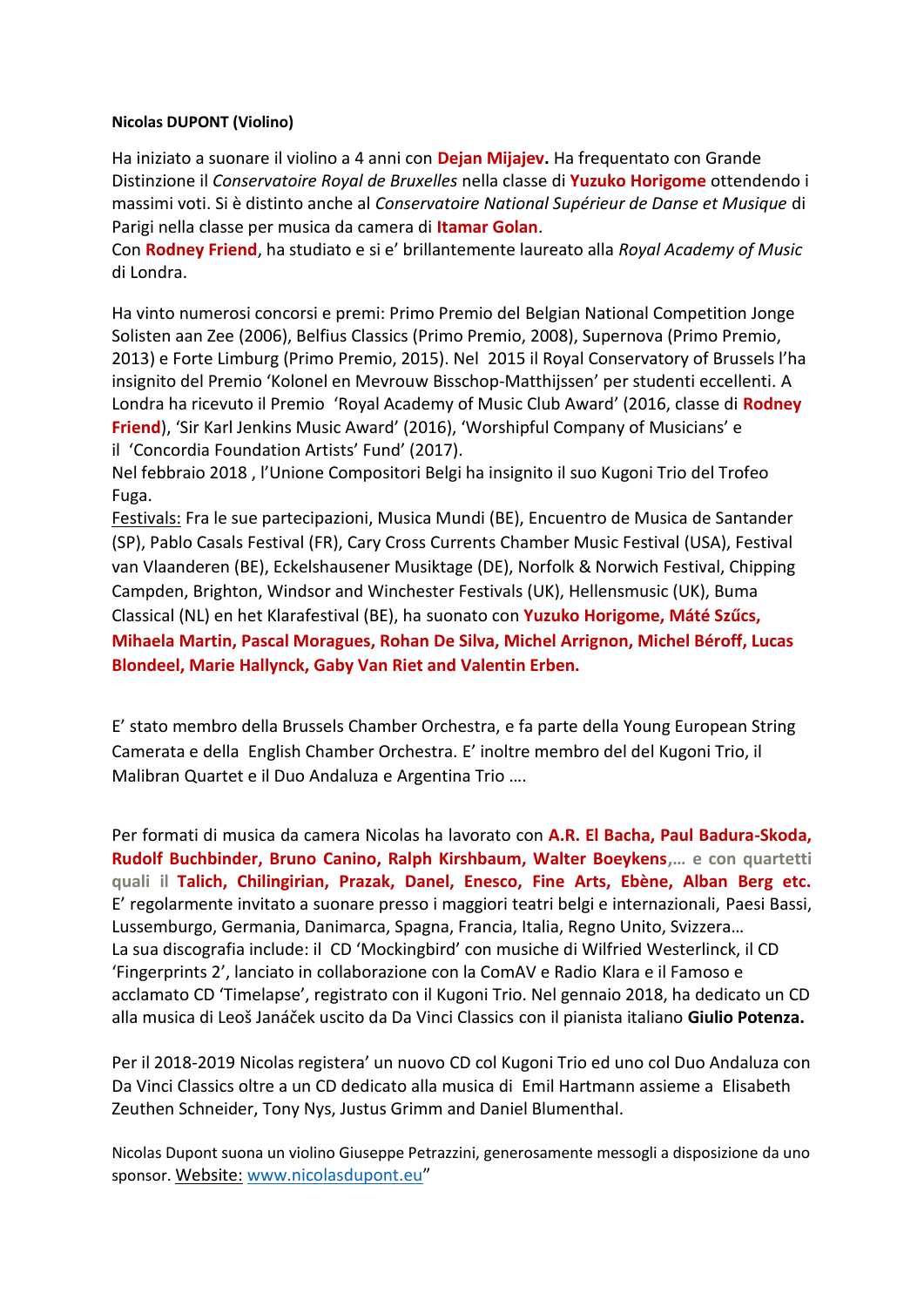#### **Nicolas DUPONT (Violin)**

With over 80 concerts a year, Nicolas Dupont (°1992) is one of the most active Belgian chamber musicians of his generation. (El Diario Montanes)

As a member of the Kugoni Trio, the Malibran Quartet and the Duo Andaluza, amongst others, he has already performed in Belgium, the Netherlands, Luxembourg, Germany, Denmark, Spain, France, Italy, the United Kingdom and Switzerland.

His ensembles are ambassadors for contemporary music and have commissioned over forty pieces in close collaboration with composers.

In Belgium, Nicolas Dupont has been a guest in major concert halls such as the Palais des Beaux-Arts and Flagey (Brussels), AMUZ, deSingel (Antwerp) and the Concertgebouw of Bruges. In the United Kingdom, as a guest leader of the Edinburgh Quartet and as a founding member of the London based Argenta Trio, amongst others, Nicolas has performed in venues such as Wigmore Hall, The Arts Club, King's Place, Duke's Hall, Southwark Cathedral, St Martin-in-the-Fields (London), Colston Hall (Bristol), Colyer Fergusson Hall (Canterbury) and The Queen's Hall (Edinburgh).

Nicolas Dupont took part in the festivals Musica Mundi, Festival van Vlaanderen, Klarafestival (BE), Encuentro de Musica de Santander (SP), Pablo Casals Festival (FR), Cary Cross Currents Chamber Music Festival (USA), Eckelshausener Musiktage (DUI), Norfolk & Norwich, Chipping Campden, Brighton, Windsor and Winchester Festivals (UK) and Buma Classical (NL), performing with Yuzuko Horigome, Máté Szűcs, Mihaela Martin, Pascal Moragues, Rohan De Silva, Michel Arrignon, Michel Béroff, Lucas Blondeel, Marie Hallynck, Gaby Van Riet and Valentin Erben.

Although he has consciously avoided taking part in violin competitions, he was the recipient of first prizes at the Supernova (2013) and Forte Limburg (2015) chamber music competitions with the Kugoni Trio and was awarded the 'Kolonel en Mevrouw Bisschop-Matthijssen' prize by the Royal Conservatoire of Brussels for outstanding students. In London, he was a laureate of the 'Royal Academy of Music Club Award' (2016), 'Sir Karl Jenkins Music Award' (2016), 'Worshipful Company of Musicians' and the 'Concordia Foundation Artists' Fund' (2017). In February 2018, the Union of Belgian Composers awarded the Kugoni the Fuga Trophy for the promotion of Belgian music.

Nicolas Dupont has made several recordings for the Belgian radios Musiq3, Klara, the Swiss Radio Suisse-Romande, the Dutch Radio 4, the Italian RAI3 and Radio Vaticana, the British BBC3 has appeared on Belgian national television (Stingray Brava and Canvas).

His discography includes the CD 'Mockingbird' with music by Wilfried Westerlinck, the CD 'Fingerprints 2', released in collaboration with ComAV and Radio Klara and the widely acclaimed CD 'Timelapse', recorded with the Kugoni Trio. In January 2018, a CD dedicated to the music of Leoš Janáček was released with Da Vinci Classics.

During the 2018-2019 season, Nicolas Dupont will record a new CD with the Kugoni Trio, a first CD with the Duo Andaluza with Da Vinci Classics as well as a CD dedicated to the music of Emil Hartmann together with Elisabeth Zeuthen Schneider, Tony Nys, Justus Grimm and Daniel Blumenthal.

After playing for several years in the Brussels Chamber Orchestra, Nicolas currently plays with the Young European Strings Camerata and the English Chamber Orchestra. With these chamber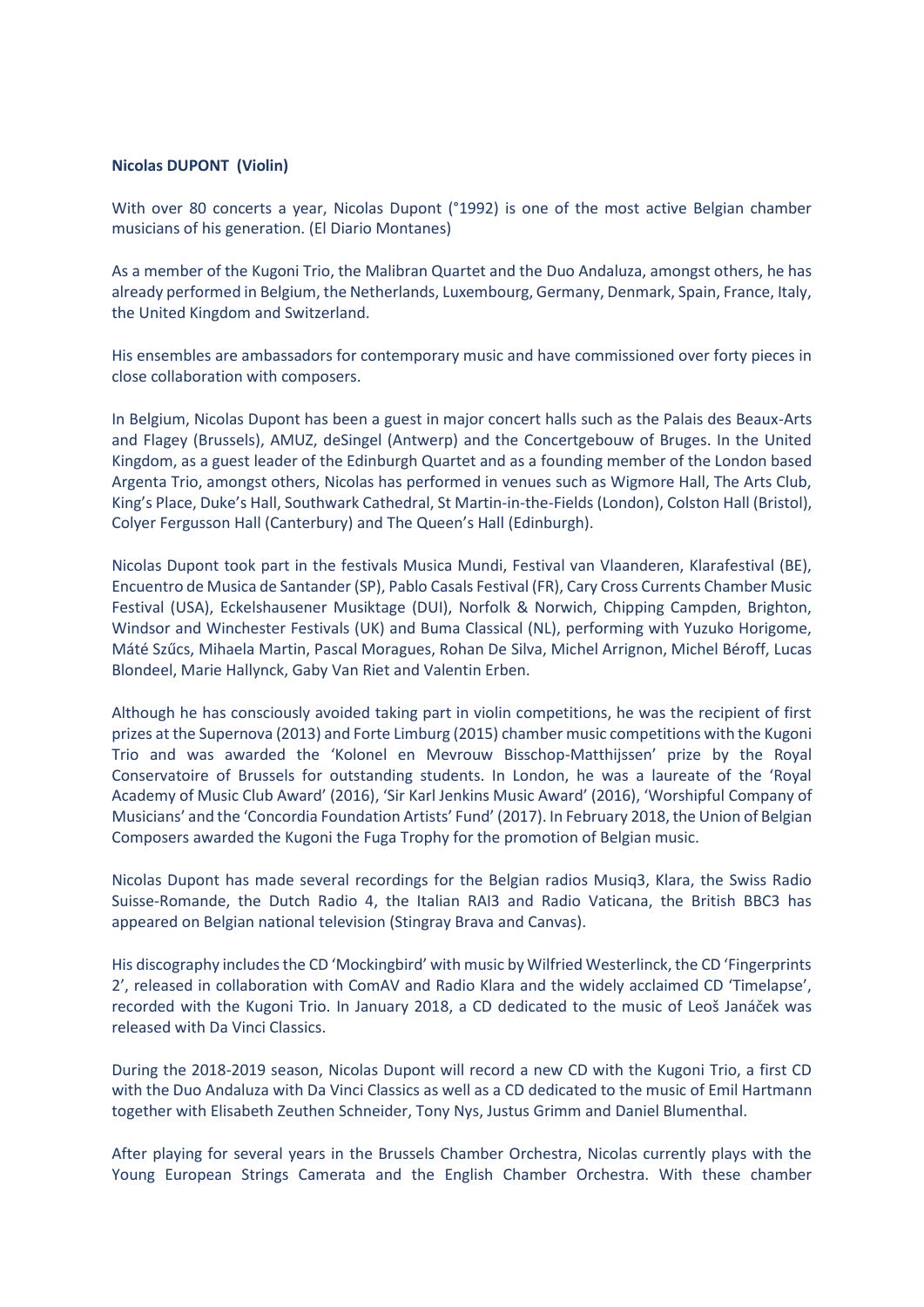orchestras, Nicolas has performed in major European concert halls, such as the Liszt Academy in Budapest, the Musikverein of Vienna, the Barbican in Londen,… and in the USA. As a concertmaster he has worked with conductors such as Trevor Pinnock, Krzystof Penderecki, Patrick Davin, Michel Tabachnik, Peter Csaba and Dirk Vermeulen.

Nicolas Dupont started studying violin with Dejan Mijajev at the age of four. After having gained solid technical bases, and the love of music and the violin from this great pedagogue, Nicolas continued his education with Yuzuko Horigome at the Royal Conservatoire of Brussels and with Rodney Friend at the Royal Academy of Music in London. He obtained both Master degrees with the highest honours for violin. Both professors deeply inspired Nicolas, helped him to develop his technique and musicality, and shaped the musician he is today.

In the meantime, he specialised in chamber music at the CNSM of Paris in the class of concert pianist Itamar Golan, who strongly influenced his musical view and approach to music. As a duo with pianist Olga Kirpicheva, he graduated from this school with 'mention très bien à l'unanimité'.

Throughout his studies, Nicolas has worked on several occasions with Zakhar Bron and Mihaela Martin and he has participated in Master classes with Maxim Vengerov, Pierre Amoyal , Philippe Graffin, Ana Chumachenko,… and for chamber music with A.R. El Bacha, Paul Badura-Skoda, Rudolf Buchbinder, Bruno Canino, Ralph Kirshbaum, Walter Boeykens,…and with quartets such as Talich, Chilingirian, Prazak, Danel, Enesco, Fine Arts, Ebène, Alban Berg etc.

Nicolas is very grateful for the support that was given to him during his studies abroad. Apart from his family's and friends' support, his musical development was generously made possible by the RotaryClub of Antwerp, the Robus foundation, SWUK Vlaanderen, the Sir Richard Stapley Trust, Pirastro Strings, Delen Private Bank, the Jovaro Foundation, the Stephen Bell Trust , the Deena Shypitka Music Awards, the Helen Worswick Scholarship, the Drake Calleja Trust, the Albert Cooper Music Charitable Trust and Inspiratum (Axel Vervoordt foundation).

Nicolas is currently a visiting violin teacher at King's College London, where he very much enjoys working with his students from the musicology department.

Nicolas Dupont plays on a Giuseppe Petrazzini violin, generously on loan by a sponsor.

## **Stijn KONINGS ( Chitarra)**

Stijn Konings (°1993) inizia studi di chitarra con **Wim Brioen** e segue stages con **Olivier Chassain** alla Scuola Britten di Périgueux e poi nel Limousin.

Nel 2011, dopo aver completato con successo gli studi di base, Stijn si dedica totalmente alla chitarra. Frequenta il Conservatorio di Bordeaux (Prof. Olivier Chassain) e nel 2012 si iscrive al Conservatoire National Supérieur de Musique et de Danse di Parigi. Stijn e' attirato dalla Musica da Camera ma si esibisce anche come solista ( Belgio, Spagna, Paesi Bassi. )

Dopo l'incontro con Nicolas Dupont, e' nato il *Duo Andaluza* diventato rapidamente noto agli ascoltatori di Musiq3 e Klara, due canali radiofonici dedicati alla Musica Classica. Questa formazione permettera' a Stijn di dedicarsi anche alla composizione con Boutros e Westerlinck).

Con il chitarrista francese **Romaric Martin**, Stijn forma il *Duo Tarantelle* diretti da **Olivier Chassain** e **Bruno Marlat**. Nel 2015 hanno ricevuto il patrocinio della Societa' Andre' Malreaux per una serie di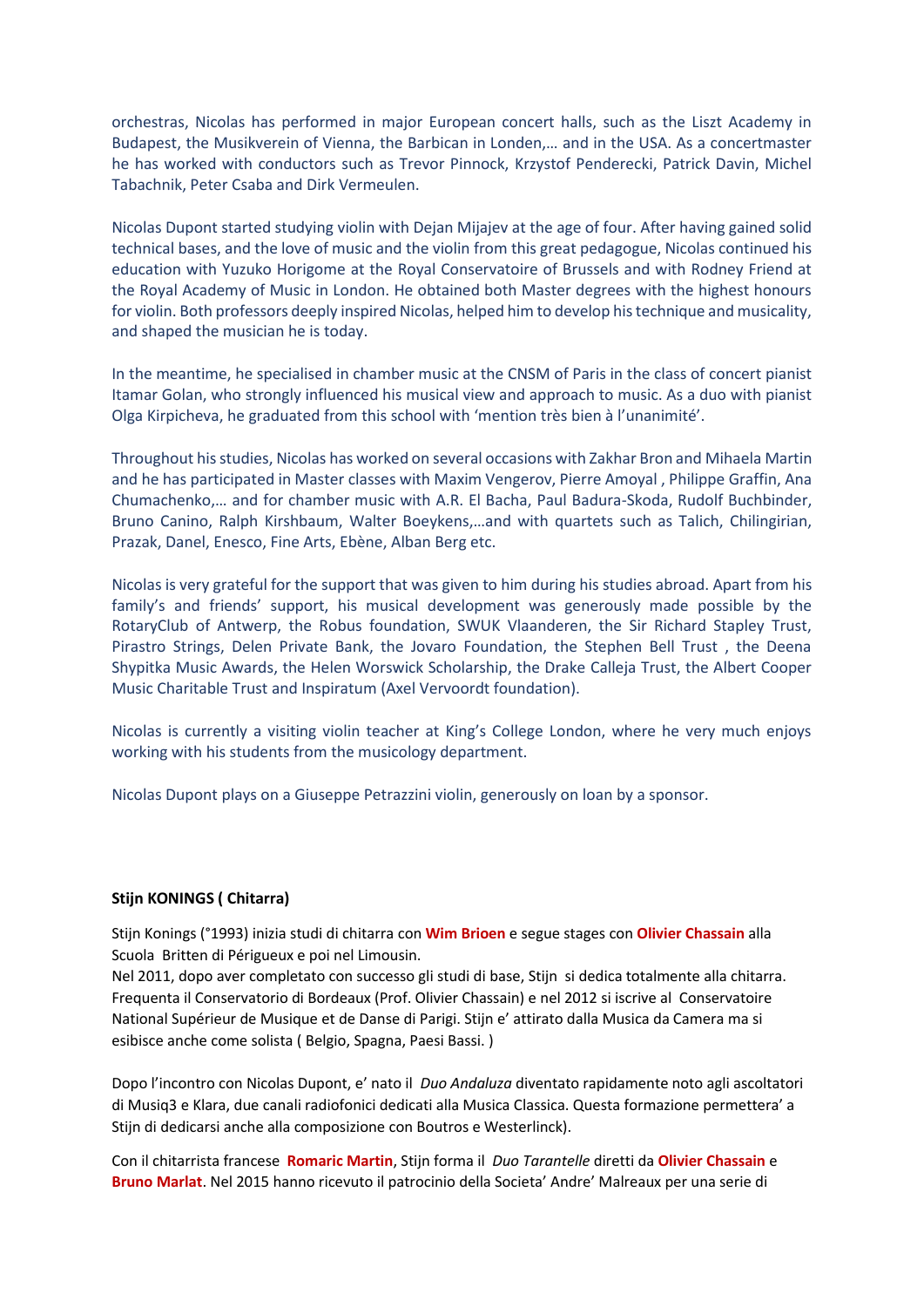concerti in omaggio al chitarrista François de Fossa.

## **Stijn KONINGS ( Guitar)**

Stijn Konings (°1993) débute la guitare dans la classe de Wim Brioen. Sur les conseils de son professeur, il suit alors régulièrement les stages d'Olivier Chassain à l'Ecole Britten de Périgueux puis en Limousin. En 2011, après avoir clôturé avec succès ses études générales, Stijn se consacre entièrement à la guitare. Il intègre alors le Conservatoire de Bordeaux afin de se perfectionner avec Olivier Chassain. L'année suivante, il intègre le Conservatoire National Supérieur de Musique et de Danse de Paris.

Stijn s'est déjà produit en solo en Belgique, en France, en Espagne et aux Pays-Bas mais s'intéresse de plus en plus à la place de son instrument en musique de chambre.

Durant ses études, il rencontre le violoniste Nicolas Dupont avec qui il va former le *Duo Andaluza*. Cette formation va permettre à Stijn de se tourner vers la création (Boutros, Westerlinck) et a été diffusé sur les radios Musiq3 et Klara en Belgique.

D'autre part, avec le guitariste français Romaric Martin, Stijn forme le *Duo Tarantelle*.

Le Duo Tarantelle est guidé par Bruno Marlat, historien et professeur de guitare, et par Olivier Chassain, professeur de guitare au CNSM de Paris. En 2015, ils ont été soutenus par l'association Amitiés Internationales André Malraux pour un série de concert en hommage au guitariste catalan François de Fossa pour les 240 ans de sa naissance.

### DUO ANDALUZA

Stijn Konings (Chitarra) & Nicolas Dupont (Violino) hanno creato il Duo Andaluza nel 2013 con il preciso obbiettivo di esplorare il repertorio affascinante creato per l'afflato intimo e virtuoso della chitarra e del violino. Il repertorio spazia fra tempi e stili andando da Vivaldi a Piazzolla , esplorando il Barocco, il Classico, il Romanticismo, la musica contemporanea o tradizionale spagnola, sudamericana, est-europea

Il Duo si è esibito in concerti in Francia, Belgio ed ora per la prima volta in Italia. Hanno registrato concerti per canali radiofonici di musica classica quali Musiq3' and 'Klara'.

Nel marzo 2014 sono stati invitati a suonare all' UNESCO a Parigi e all'Ambasciata Belga sempre nella capitale francese.

Nel settembre 2015 il Duo Andaluza ha registrato la 'Suite de Montsouris' di Wilfried Westerlinck, composta per il Duo.

Nel febbraio 2016 sono stati invitati a partecipare alla prestigiosa serie di Concerti 'Musica et Poetica' per la quale hanno creato il programma: 'Eurotrip!'

Website : www.duoandaluza.be

#### DUO ANDALUZA

*« Je suis enchanté de cette très très belle version de 'Méditation', un grand merci à tous les deux. » (Michel Lysight, Compositeur) .*